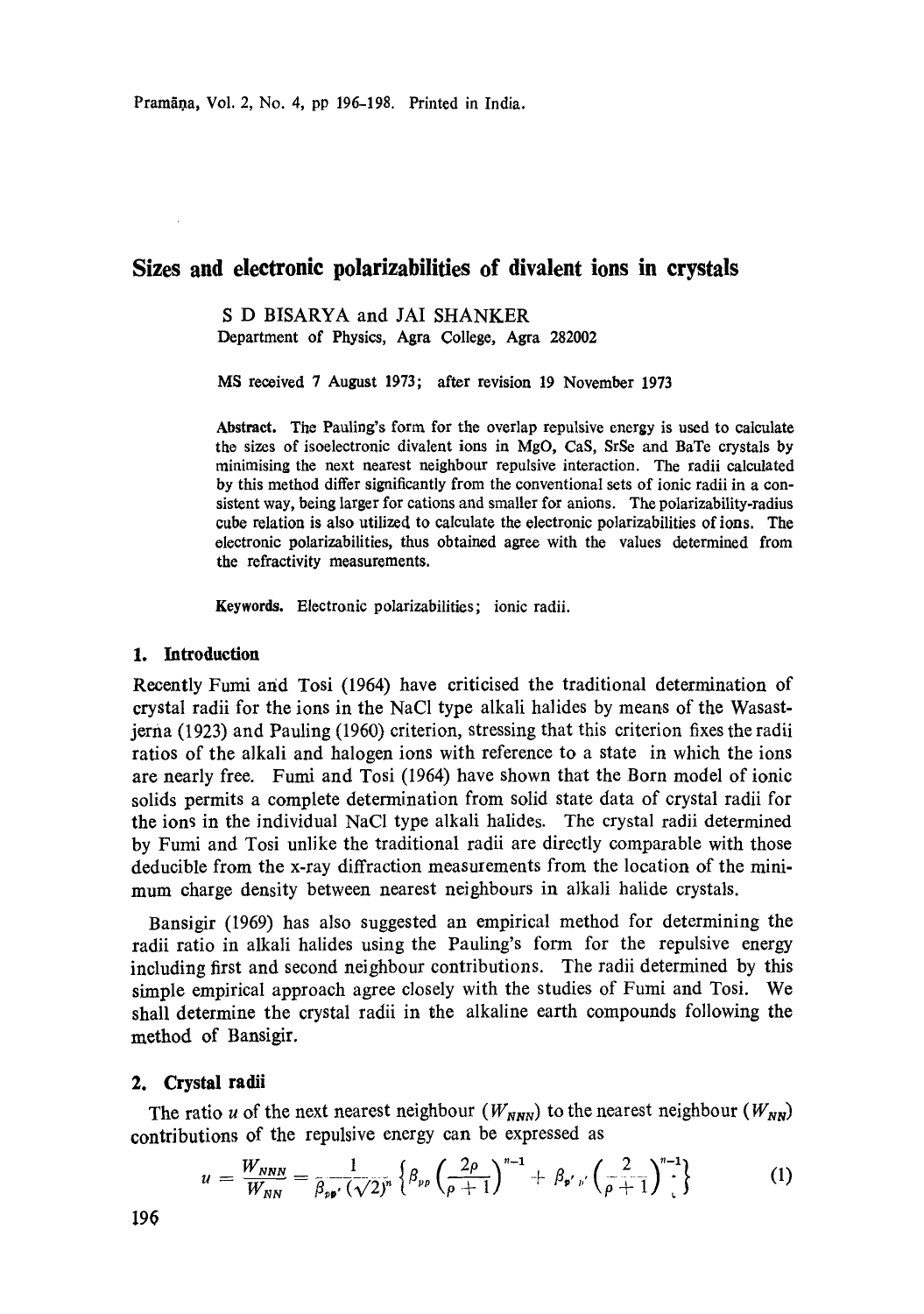which is a function of the radii ratio  $\rho = (r_{+}/r_{-})$ . Choosing the value of  $n = 7$ for the divalent crystals like MgO (Tosi 1964) we can deduce a value of  $\rho$  which minimizes the magnitudes of *u, i.e.,* 

$$
\mathrm{d}u/\mathrm{d}\rho=0.\tag{2}
$$

The value of  $\rho$  determined from equations (1) and (2) comes out to be 0.81. The value of  $\rho = 0.81$  can be chosen as the radii ratio of positive and negative ions for the crystals with isoelectronic divalent ions (MgO, CaS, SrSe and BaTe), as the second neighbour repulsive interactions become predominant in crystals with large difference in ionic sizes (Pauling 1960). The values of basic radii determined by dividing the observed interionic separations in the above radii ratio are listed in table 1.

It is illustrated in table 2 that like the sum of Pauling's radii, the sum of basic radii obtained in this paper is also nearly equal to the observed lattice parameter in each crystal. In order to deduce a set of crystal ion radii  $(R<sub>+</sub>)$  which should exactly restore the observed interionic separation, one can assume that

$$
R_{+}/R_{-}=r_{+}/r_{-}
$$

where  $(r_{\pm})$  are the basic radii (table 1). The crystal ion radii thus calculated are listed in table 3.

Using an empirical relationship between electronic polarizability and ionic radius (Jai Shanker *et al.* 1973) according to which the electronic polarizability of an ion can be assumed to be directly proportional to the cube of its radius in different crystalline or free states, we have calculated the crystal electronic polari-

|                             | $M\mathfrak{g}^{2+}$          | $Ca^{2+}$     | $Sr^{2+}$    | $Ba^{2+}$ | $0^{2-}$                           | $S^{2-}$           | $Se^{2-}$ | $Te^{2}$     |
|-----------------------------|-------------------------------|---------------|--------------|-----------|------------------------------------|--------------------|-----------|--------------|
| Calculated                  | 0.95                          | $1.26$ $1.39$ |              |           | $1.56$ $1.15$ $1.57$ $1.72$ $1.94$ |                    |           |              |
| (a)                         | 0.65                          | 0.99          | $1 \cdot 13$ | 1.35      |                                    | $1.40 \qquad 1.84$ | 1.98      | $2 \cdot 21$ |
| (b)                         | 0.75                          | 1.02          | 1.20         |           | $1.40 \t1.32 \t1.69 \t1.77$        |                    |           | 1.91         |
| (a) From Pauling $(1964)$ ; | $(b)$ From Wasastierna (1923) |               |              |           |                                    |                    |           |              |

Table 1. Basic radii in Å

Table 2. The sum of radii and observed interionic separation in Å

| Compound (observed) $(r_{+}+r_{-})$ | R            |              | Pauling's<br>sum<br>of radii | Compound (observed) $(r_{+}+r_{-})$ | R            |              | Pauling's<br>sum<br>radii |
|-------------------------------------|--------------|--------------|------------------------------|-------------------------------------|--------------|--------------|---------------------------|
| MgO                                 | $2 \cdot 10$ | $2 \cdot 10$ | 2.05                         | $S_{I}$ O                           | 2.54         | 2.54         | 2.53                      |
| MgS                                 | 2.54         | 2.52         | 2.49                         | SrS                                 | 3.00         | 2.96         | 2.97                      |
| MgSe                                | 2.72         | 2.67         | 2.63                         | <b>SrSe</b>                         | $3 \cdot 11$ | 3.11         | $3 - 11$                  |
| CaO                                 | 2.40         | 2.41         | 2.39                         | <b>SrTe</b>                         | 3.33         | 3.33         | 3.34                      |
| $\cos$                              | 2.83         | 2.83         | 2.83                         | BaO                                 | 2.75         | 2.71         | 2.75                      |
| CaSe                                | 2.96         | 2.98         | 2.97                         | <b>BaS</b>                          | $3-18$       | $3 \cdot 13$ | 3.19                      |
| CaTe                                | 3.17         | 3.20         | 3.20                         | <b>BaSe</b>                         | 3.31         | 3.28         | $3 - 33$                  |
|                                     |              |              |                              | BaTe                                | 3.50         | 3.50         | 3.56                      |